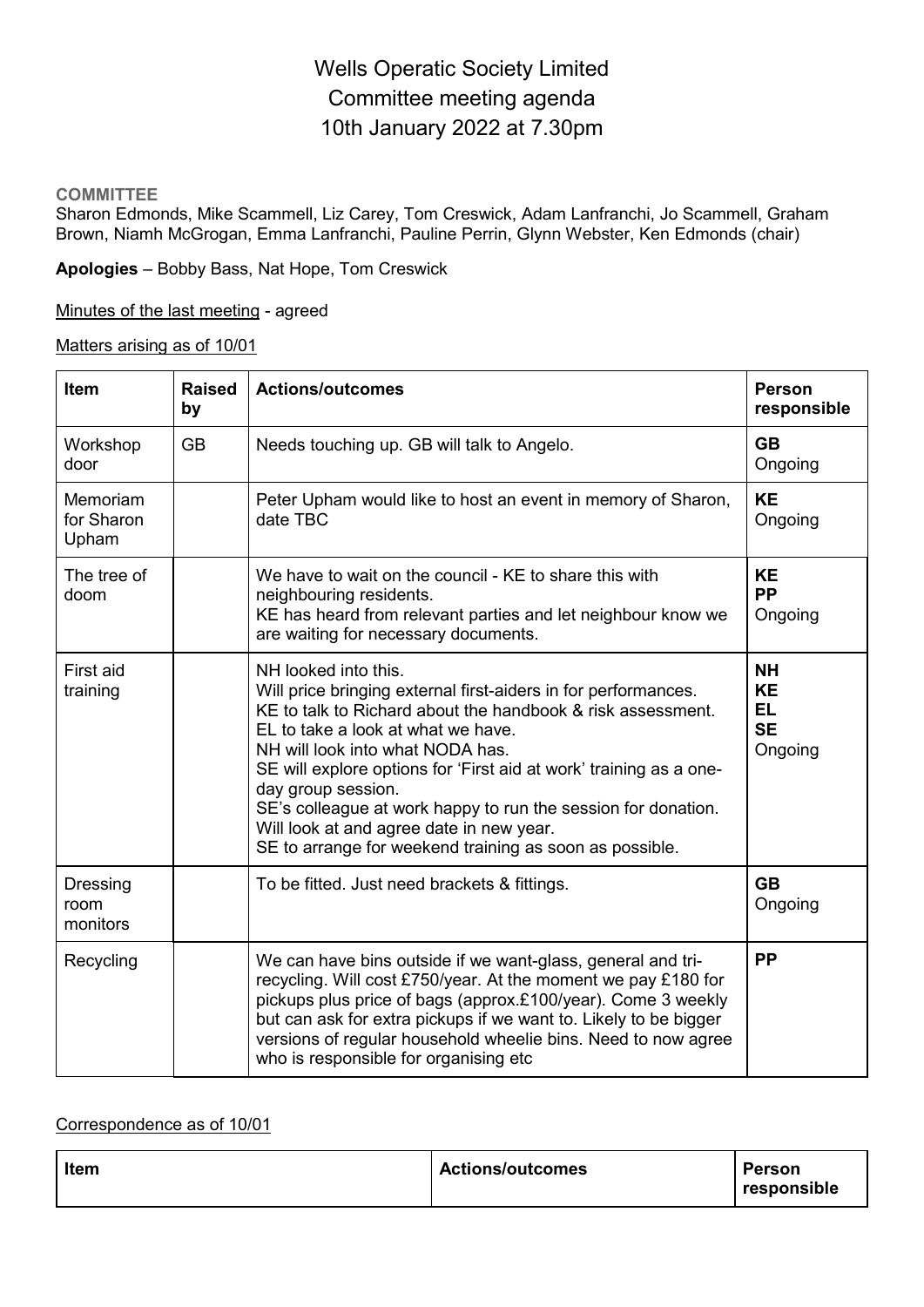| Email from Wells Voice. Asked if we would like<br>to contribute to Queen's jubilee Sunday 5th<br>June in performance zone. | Send out on a MailChimp to society to   AL<br>see if anyone wants to do something |           |
|----------------------------------------------------------------------------------------------------------------------------|-----------------------------------------------------------------------------------|-----------|
| More emails about the tree from neighbour                                                                                  | Will be trimmed in due course                                                     | KE        |
| Thank you card from Panto audience goers full<br>of praise for the show and appreciative of being<br>back at theatre       |                                                                                   | <b>NM</b> |

# Treasurer's Report & Box Office as of 10/01

| <b>Item</b>                                                                                                                                                                                                                                                                                                                                                     | <b>Actions/outcomes</b>                                                                                                                                                                                    | <b>Person</b><br>responsible |
|-----------------------------------------------------------------------------------------------------------------------------------------------------------------------------------------------------------------------------------------------------------------------------------------------------------------------------------------------------------------|------------------------------------------------------------------------------------------------------------------------------------------------------------------------------------------------------------|------------------------------|
| Accountants want to change us to a new<br>insurance company. We have NODA insurance<br>which we are keeping, but this refers to the other<br>which we have for building and additional needs.<br>NODA insure movables i.e. props, costumes,<br>computers etc up to £47K<br>All other building, fixtures & fittings etc on other<br>policy and is approx. £1.2M. | Need to check:<br>Agreed to find out how much of an<br>increase the premium would be to<br>increase NODA to £75 coverage.<br>Agreed for broker to try and find<br>cheaper coverage for other<br>insurance. | <b>PP</b><br>Ongoing         |
| End of year - everything getting ready for the<br>accountants. Getting new electricity supply as out<br>of contract. Suggest Friday 25th March.                                                                                                                                                                                                                 | Agreed AGM date. Expect will be<br>face-to-face.                                                                                                                                                           |                              |
| Made £18,000 in panto tickets. Surplus of<br>£15,800. Charlie and Vicky did amazing jobs in<br>keeping costs down and being well below<br>budget.                                                                                                                                                                                                               |                                                                                                                                                                                                            |                              |

# Membership as of 10/01

| Item                                       | <b>Actions/outcomes</b>                                               | <b>Person</b><br>responsible |
|--------------------------------------------|-----------------------------------------------------------------------|------------------------------|
| Membership renewals and<br>parking permits | Permits to be given out Friday 14th and<br>memberships can be renewed | <b>PP</b>                    |
|                                            |                                                                       |                              |

# Publicity as of 10/01

| Item                  | <b>Actions/outcomes</b>                                                                                                                                                    | <b>Person</b><br>responsible |
|-----------------------|----------------------------------------------------------------------------------------------------------------------------------------------------------------------------|------------------------------|
| Changes to<br>website | Manuals are now Useful documents<br>Templates added and some documents uploaded for everyone to<br>access e.g. interval drink slips, show leaflet, info for programmes etc | <b>AL</b>                    |
|                       | Please review what is on website under Useful documents and let AL<br>know what is no longer relevant                                                                      | <b>Everyone</b>              |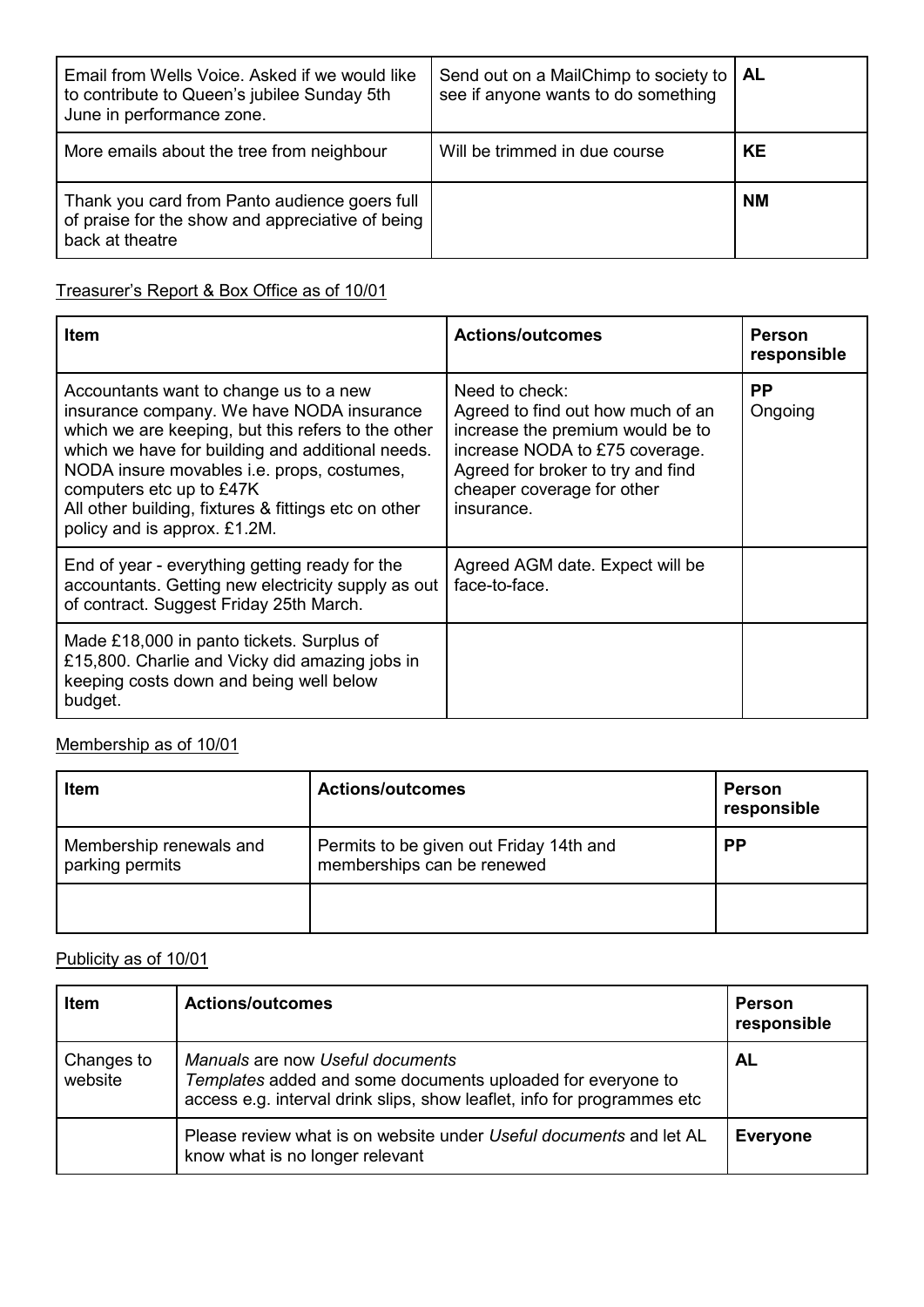| <b>Item</b>                                                                                                                                                                                                     | <b>Actions/outcomes</b>                                                                                                                                                                                                  | <b>Person</b><br>responsible      |
|-----------------------------------------------------------------------------------------------------------------------------------------------------------------------------------------------------------------|--------------------------------------------------------------------------------------------------------------------------------------------------------------------------------------------------------------------------|-----------------------------------|
| <b>PAT</b> testing                                                                                                                                                                                              | Need to source training                                                                                                                                                                                                  | <b>GB</b><br>Ongoing              |
| New sign for billboard by front wall                                                                                                                                                                            | Has arrived and is in theatre, wahey! SE to<br>ask builder to put in and pin down to a<br>timescale.                                                                                                                     | <b>KE</b><br><b>SE</b><br>Ongoing |
| Tree – yellow line edge. Sign received and<br>has gone up. Rocks/boulders to be used<br>instead of lines. AL quote agreed - five<br>concrete posts and necessary equipment<br>to install<br>Parking in car park | SE to speak to builder about bringing gate<br>posts forward so can add closable gate and<br>sign and add posts around tree to address<br>tree and parking issue in one.<br>Quote sent round and agreed.<br>Emailed again | <b>SE</b><br>Ongoing              |
| Have LED floods for stage                                                                                                                                                                                       | Will be installed soon                                                                                                                                                                                                   | <b>GB</b><br>Ongoing              |

#### Hire as of 10/01

| <b>Item</b>                                                                                        | <b>Actions/outcomes</b>                                                                                                                                                                                                                                                                                                                                 | <b>Person</b><br>responsible                        |
|----------------------------------------------------------------------------------------------------|---------------------------------------------------------------------------------------------------------------------------------------------------------------------------------------------------------------------------------------------------------------------------------------------------------------------------------------------------------|-----------------------------------------------------|
| Small Steps x 2                                                                                    | Ongoing                                                                                                                                                                                                                                                                                                                                                 | <b>SE</b>                                           |
| Cosmo group                                                                                        | On hold (CV-19)                                                                                                                                                                                                                                                                                                                                         | <b>SE</b>                                           |
| Sustainable Wells                                                                                  | On hold (CV-19)                                                                                                                                                                                                                                                                                                                                         | <b>Sarah Briton</b>                                 |
| <b>Theatre Festival</b>                                                                            | Neil Johnson who organises the Theatre festival in Wells, and he's<br>enquiring about the possibility of hiring the rehearsal room 9am -<br>5pm from Mon 5th - Friday 9th July for a youth theatre week of<br>workshops. Rehearsal room not available Mon & Tue and<br>auditorium set up for Quartet so offered Wed-Fri. Is taking Wed-Fri<br>for £200. | <b>SE</b><br>Ongoing                                |
| Flower club                                                                                        | May want to come back to normal booking arrangements under<br>reduced circumstances.                                                                                                                                                                                                                                                                    | <b>SE</b><br>Ongoing                                |
| Comedia                                                                                            | Hiring rehearsal space on 2nd-6th February. Need to be let in each<br>day 10am-6pm.                                                                                                                                                                                                                                                                     | <b>SE Wed-Fri</b><br><b>LC Sat</b><br><b>EL Sun</b> |
| Penny Lambert<br>has requested<br>dates:<br>Sat Feb 12th<br>7:30am-2pm<br>Sat Mar 26th 8am-<br>6pm | Unable to accommodate                                                                                                                                                                                                                                                                                                                                   | <b>SE</b>                                           |
| Lucy Payne<br>booked rehearsal<br>room 21st & 22nd<br>February                                     | Agreed                                                                                                                                                                                                                                                                                                                                                  | <b>SE</b>                                           |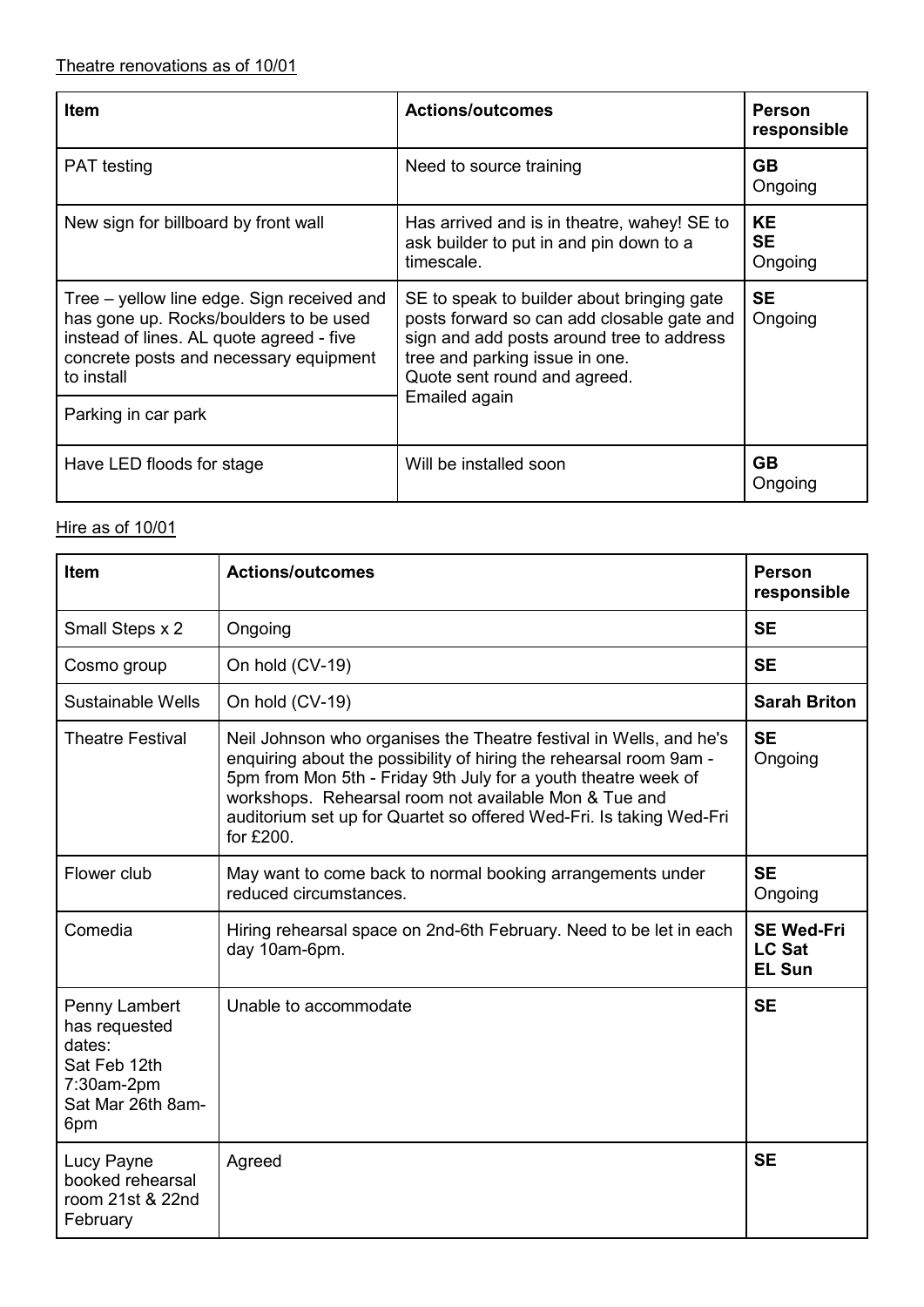| Lucy Payne<br>requested<br>auditorium hiring<br>for show in<br>September | Unable to accommodate                     | <b>SE</b>              |
|--------------------------------------------------------------------------|-------------------------------------------|------------------------|
| <b>Comedy Festival</b><br>27th May                                       | Bar needs to be stripped and prepped      | <b>KE</b><br><b>NM</b> |
| Wells theatre<br>festival 7th-10th<br>July requested<br>availability     | Availability given. Waiting for response. | <b>SE</b>              |

### Productions as of 10/01

| <b>Blood on the Canvas</b> by Richard James<br>and<br><b>Rude Awakenings by Nicholas Ridley</b> |                                       | Mar 09th-12th 2022 |                                       |
|-------------------------------------------------------------------------------------------------|---------------------------------------|--------------------|---------------------------------------|
| <b>Director</b>                                                                                 | <b>Sharon Edmonds</b><br>Doreen Grant | Producer           | <b>Sharon Edmonds</b><br>Doreen Grant |
| <b>MD</b>                                                                                       |                                       | Choreography       |                                       |
| <b>SM</b>                                                                                       | <b>Bobby Bass</b>                     | Lighting           | Nat Hope                              |
| Sound                                                                                           |                                       | Projection         |                                       |
| Costumes                                                                                        |                                       | Props              |                                       |
| Prompt                                                                                          | <b>Sharon Edmonds</b><br>Doreen Grant | Makeup             |                                       |
| <b>Budget</b>                                                                                   |                                       | <b>Publicity</b>   | Adam Lanfranchi                       |
| <b>Photos</b>                                                                                   |                                       | Programme          | Adam Lanfranchi                       |
| <b>Ticket prices</b>                                                                            | £8<br>£12                             | Rehearsal schedule | Agreed                                |
| FoH                                                                                             | Sally Trayhurn                        | Tickets go live    |                                       |

| <b>Big Fish</b> by John August & Andrew Lippa |                                 | May 02nd - 07th 2022 |                                          |
|-----------------------------------------------|---------------------------------|----------------------|------------------------------------------|
| Director                                      | Niamh McGrogan                  | Producer             | Doreen Grant                             |
| <b>MD</b>                                     | <b>Richard Kerton-Welch</b>     | Choreography         | Elisha Webster                           |
| <b>SM</b>                                     | Mike Scammell & Sarah<br>Galton | Lighting             | <b>Graham Brown</b>                      |
| Sound                                         | <b>Rick Fitzsimmons</b>         | Projection           | <b>Ollie Tatar</b>                       |
| Costumes                                      | <b>Bobby Bass</b>               | Props                | Jo Scammel, Sue King with Vicky<br>Orman |
| Prompt                                        | Frieda Brown                    | Makeup               | Sophie Kerton                            |
| <b>Budget</b>                                 | Agreed                          | Publicity            | Adam Lanfranchi                          |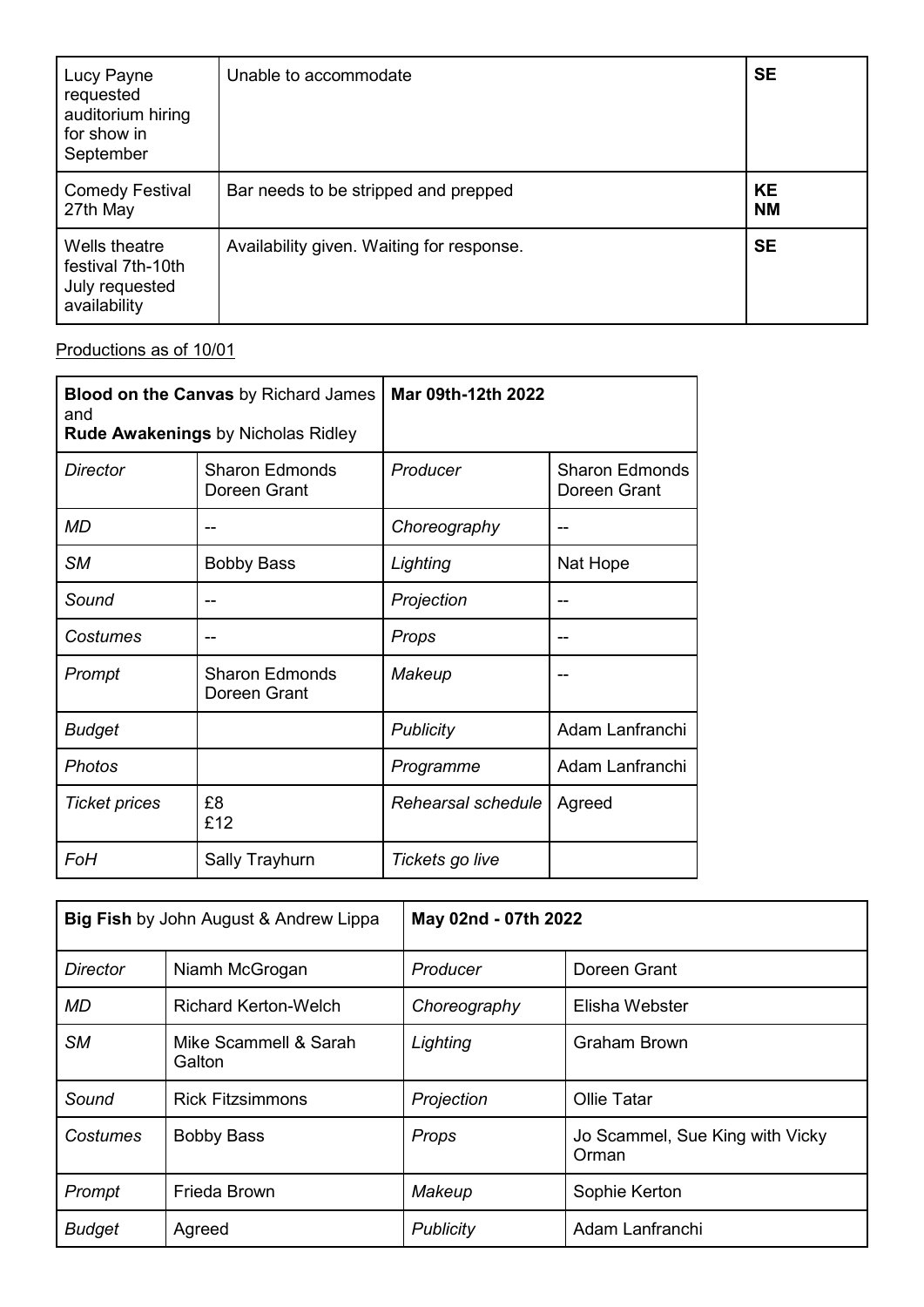| <b>Photos</b>           |                | Programme             | Niamh McGrogan |
|-------------------------|----------------|-----------------------|----------------|
| <b>Ticket</b><br>prices | £12<br>£15     | Rehearsal<br>schedule | Agreed         |
| FoH                     | Sally Trayhurn | Tickets go live       |                |

| And Then There Were None by Agatha Christie |                        | September 13th - 17th 2022 |                                      |
|---------------------------------------------|------------------------|----------------------------|--------------------------------------|
| <b>Director</b>                             | Adam Lanfrachi         | Producer                   | <b>Graham Brown</b>                  |
| <b>SM</b>                                   | Kate Lynch             | Voice coach                | Lois Harbinson                       |
| Sound                                       | <b>Adrian Mitchell</b> | Lighting                   | <b>Graham Brown</b>                  |
| Costumes                                    | Louise Sansam          | Props                      | Jo Scammell, Vicky Orman<br>Sue King |
| Prompt                                      | Doreen Grant           | Makeup                     | <b>Helen Makin</b>                   |
| <b>Budget</b>                               | Agreed                 | Publicity                  | Adam Lanfranchi                      |
| <b>Photos</b>                               | <b>Greg Tresize</b>    | Programme                  | Adam Lanfranchi                      |
| <b>Ticket prices</b>                        | £13                    | Rehearsal schedule         | Agreed                               |
| FoH                                         | Sally Trayhurn         | Tickets go live            |                                      |

| The Wizard of Oz by L.Frank Baum |                    | December 2022      |                              |
|----------------------------------|--------------------|--------------------|------------------------------|
| <b>Director</b>                  | <b>Bobby Bass</b>  | Producer           | Niamh McGrogan               |
| MD                               | <b>Sheila Ross</b> | Choreography       | Zoe Davis (with Chloe Mason) |
| <b>SM</b>                        |                    | Lighting           | Graham Brown                 |
| Sound                            |                    | Projection         |                              |
| Costumes                         | Nat Hope           | Props              | Lesley & Jo Scammell         |
| Prompt                           | Frieda Brown       | Makeup             |                              |
| <b>Budget</b>                    |                    | <b>Publicity</b>   |                              |
| Photos                           |                    | Programme          | <b>Ken Edmonds</b>           |
| <b>Ticket prices</b>             |                    | Rehearsal schedule |                              |
| FoH                              |                    | Tickets go live    |                              |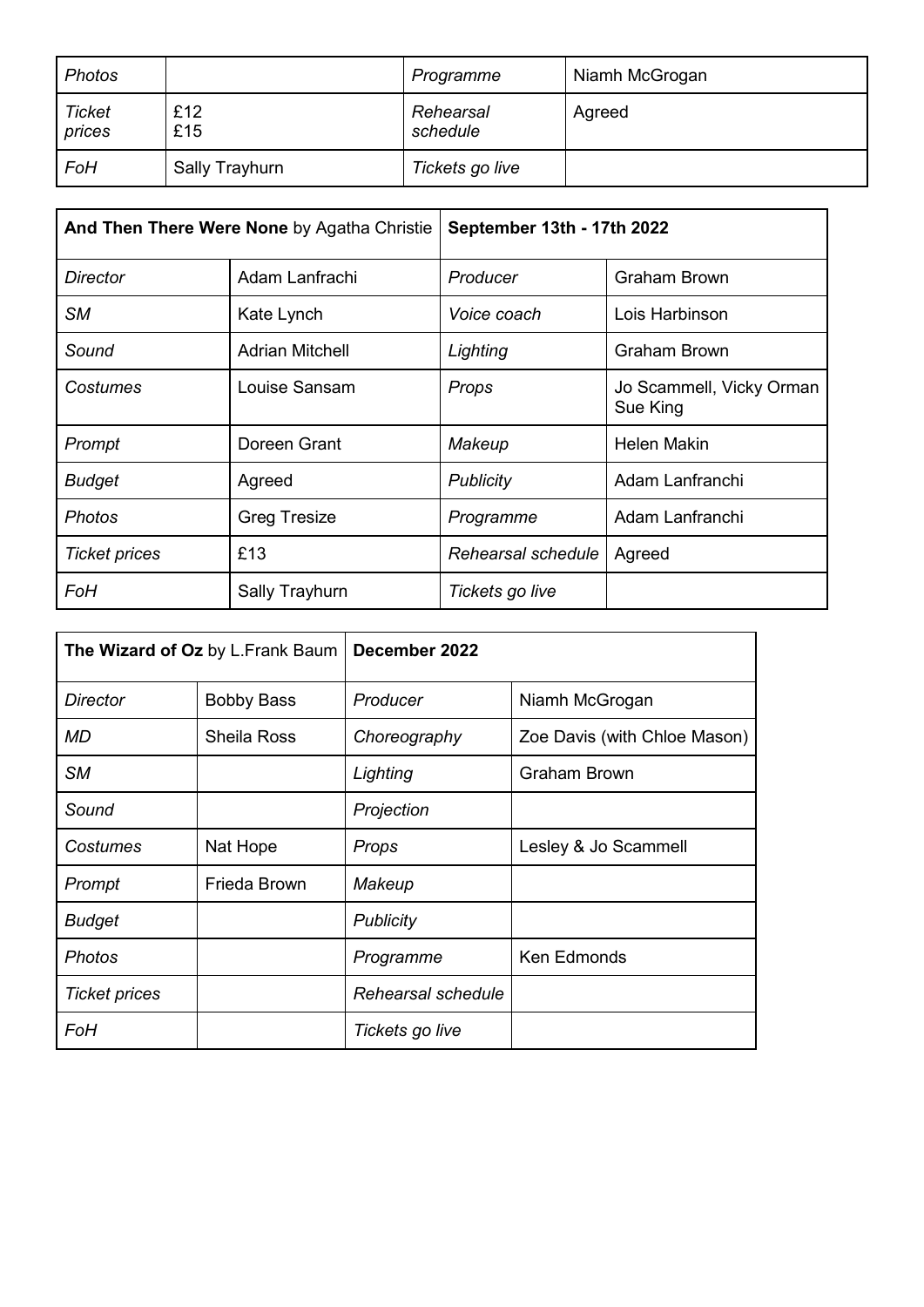| <b>Production and Proposer</b>                                                                                                                                                                                                                                                                                             | <b>Proposed</b><br>dates |
|----------------------------------------------------------------------------------------------------------------------------------------------------------------------------------------------------------------------------------------------------------------------------------------------------------------------------|--------------------------|
| The Tempest by William Shakespeare                                                                                                                                                                                                                                                                                         | September                |
| Jonathan Sansam                                                                                                                                                                                                                                                                                                            | 2023                     |
| Avenue Q by Jeff Whitty or Spamalot by Eric Idle<br><b>Nick Barlow</b><br>Nick has requested this come forward to May 2023 if possible. Agree to apply for licence<br>and if is available then will be unlikely to have been requested by any other local group. If<br>we can get the licence, agreed to move to May 2023. | May 2023                 |
| GW would like to direct panto 2023. Nick MD, Vicky to write and produce. KE will support                                                                                                                                                                                                                                   | December                 |
| GW.                                                                                                                                                                                                                                                                                                                        | 2023                     |

### Training as of 10/01

| <b>Actions/outcomes</b>                                     | Person<br>responsible |
|-------------------------------------------------------------|-----------------------|
| NM has sourced a course. Will complete and do<br>exam asap. | <b>NM</b><br>Ongoing  |
|                                                             |                       |

# Show reviews as of 10/01

| Show                                                         | <b>Review</b>                                                                               | <b>Reviewed</b><br>by                           |
|--------------------------------------------------------------|---------------------------------------------------------------------------------------------|-------------------------------------------------|
| The Hollow by Agatha<br>Christie<br><b>Brewhouse Theatre</b> | Good show, well performed. Enjoyable performance, very<br>impressive set & tech.            | <b>NM</b>                                       |
| Tom's Midnight Garden<br><b>Ilminster Theatre</b>            | Really good show. MS's niece was lead and was brilliant.                                    | <b>JS &amp; MS</b>                              |
| Vicar of Dibley<br>Strode                                    | Really good. A lot of fun.                                                                  | <b>AL</b>                                       |
| Only Fools & Horses<br>West End                              | Really enjoyable. Learned a lot about characterisation.<br>Fantastic show, would see again. | <b>GW</b>                                       |
| The Magic Show That<br>Goes Wrong.<br>Theatre Royal, Bath    | Great show, so clever. Very funny.                                                          | <b>GW</b><br><b>SE &amp; KE</b>                 |
| Cinderella<br><b>Wells Little Theatre</b>                    | Best panto yet. Fantastic script. Brilliant show.                                           | <b>GW EL</b><br><b>JS &amp; MS</b><br><b>SE</b> |